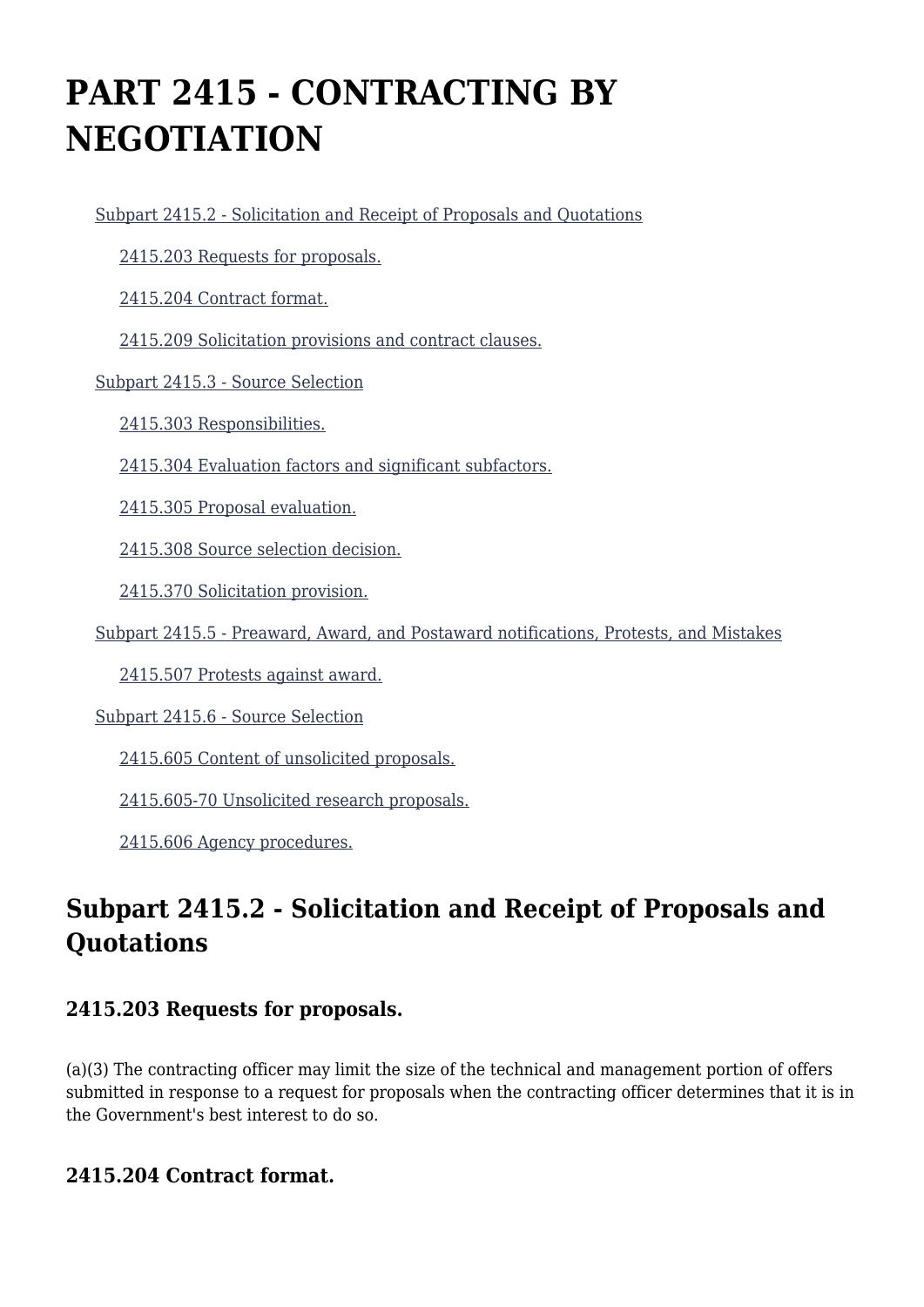(e) The HCA shall be responsible for making exemptions pursuant to FAR 15.204(e).

# **2415.209 Solicitation provisions and contract clauses.**

#### (a)

(1) The Contracting Officer shall insert a provision substantially the same as the provision at [2452.215-70,](https://origin-www.acquisition.gov/%5Brp:link:hudar-part-2452%5D#Section_2452_215_70_T48_6095537117) Proposal Content, in all solicitations for negotiated procurements expected to exceed the simplified acquisition limit. The provision may be used in simplified acquisitions when it is necessary to obtain business proposal information in making the award selection. If the proposed contract requires work on, or access to, HUD systems or applications (see the clause at [2452.239-70\)](https://origin-www.acquisition.gov/%5Brp:link:hudar-part-2452%5D#Section_2452_239_70_T48_60955371144), the provision shall be used with its Alternate I. When the Contracting Officer has determined that it is necessary to limit the size of the technical and management portion of offers submitted by offerors, the provision shall be used with its Alternate II.

(2) The contracting officer shall insert the provision at [2452.215-71,](https://origin-www.acquisition.gov/%5Brp:link:hudar-part-2452%5D#Section_2452_215_71_T48_6095537118) Relative Importance of Technical Evaluation Factors to Cost or Price, in solicitations for contracts to be awarded using the tradeoff selection process (see FAR 15.101-1) expected to exceed the simplified acquisition limit.

# **Subpart 2415.3 - Source Selection**

# **2415.303 Responsibilities.**

#### (a)

(1) Except as identified in paragraph (a)(2) of this section, HUD's Chief Procurement Officer, as the Senior Procurement Executive, designates Assistant Secretaries, or their equivalent, for requiring activities as the Source Selection Authorities for selections made using the tradeoff process. Assistant Secretaries may delegate this function to other departmental officials. This designation also applies to acquisitions not performed under the requirements of FAR part 15, but utilizing tradeoff analysis.

(2) HUD's Chief Procurement Officer, as the Senior Procurement Executive, designates HUD's Office of General Counsel (OGC) as the Source Selection Authority, regardless of contract amount, in all Headquarters procurements for legal services, unless (s)he specifically designates another agency official to perform that function. Any Headquarters office desiring to procure outside legal services for the Department shall obtain OGC approval before advertising or soliciting proposals for such services. OGC shall determine whether the services are necessary and the extent of OGC involvement in the procurement.

#### (b)

(1) The technical evaluation requirements related to source selection shall be performed by a Technical Evaluation Panel (TEP). The TEP may consist of any number of members as appropriate to the acquisition, with one member serving as the chairperson. As needed, the TEP may include advisors and committees to focus on specific technical areas or concerns. The TEP is responsible for fully documenting the evaluation of all proposals as appropriate to the source selection approach in use and for making the source selection recommendation to the source selection authority.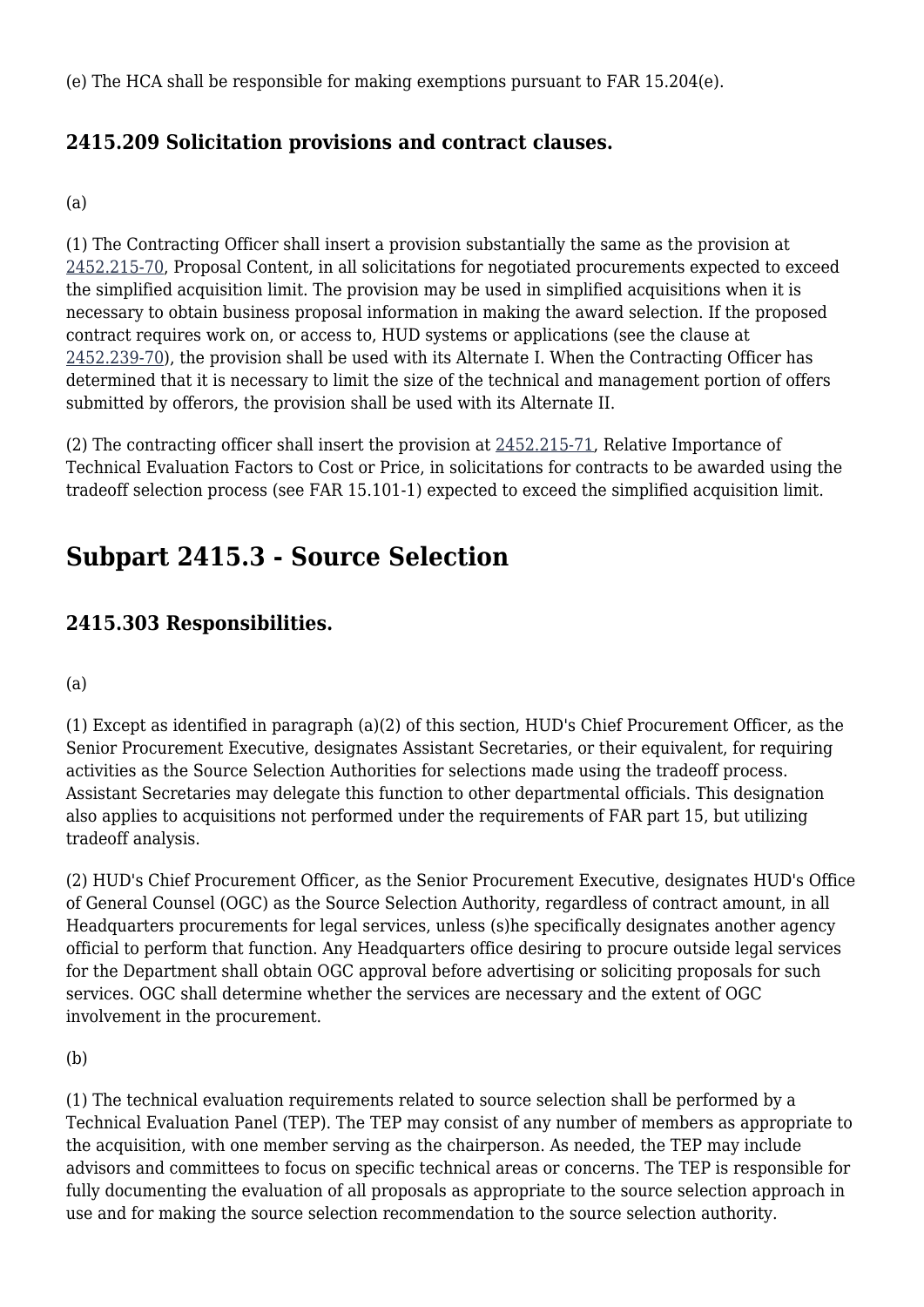## **2415.304 Evaluation factors and significant subfactors.**

(c)(3)(i) The extent of participation of small businesses in performance of the contract, whether as a joint venture, teaming arrangement, or subcontractor, shall be addressed in the source selection for contracts to be awarded using the tradeoff source selection process (see FAR 15.101-1) that require the use of the clause at FAR 52.219-9, Small Business Subcontracting Plan.

(d) The solicitation shall state the basis for the source selection decision as either the "lowest price technically acceptable" (LPTA) process or the dquo;tradeoff" process (as defined at FAR subpart 15.1).

## **2415.305 Proposal evaluation.**

(a) After receipt of proposals, the Contracting Officer will forward copies of the technical portion of each proposal to the TEP Chairperson or his or her designee. The cost/price portion of each proposal shall be retained by the Contracting Officer pending initial technical evaluation by the TEP.

(3) *Technical evaluation when tradeoffs are performed.* The TEP shall rate each proposal based on the evaluation factors specified in the solicitation. The TEP shall identify each proposal as being acceptable, unacceptable but capable of being made acceptable, or unacceptable. A proposal shall be considered unacceptable if it is so clearly deficient that it cannot be corrected through written or oral discussions. Under the tradeoff process, predetermined threshold levels of technical acceptability for proposals shall not be employed. A technical evaluation report, which complies with FAR 15.305(a)(3), shall be prepared and signed by the technical evaluators, furnished to the Contracting Officer, and maintained as a permanent record in the official procurement file.

## **2415.308 Source selection decision.**

After receipt and evaluation of final proposal revisions, the TEP shall document its selection recommendation(s) in a final written report. The final report shall include sufficient information to support the recommendation(s) made, appropriate to the source selection approach and type and complexity of the acquisition.

## **2415.370 Solicitation provision.**

The contracting officer shall insert the provision at [2452.215-72](https://origin-www.acquisition.gov/%5Brp:link:hudar-part-2452%5D#Section_2452_215_72_T48_6095537119), Evaluation of Small Business Participation, in solicitations for contracts that require the use of the FAR clause in 52.219-9, "Small Business Subcontracting Plan," that will be awarded using the tradeoff source selection process (see FAR 15.101-1).

# **Subpart 2415.5 - Preaward, Award, and Postaward notifications, Protests, and Mistakes**